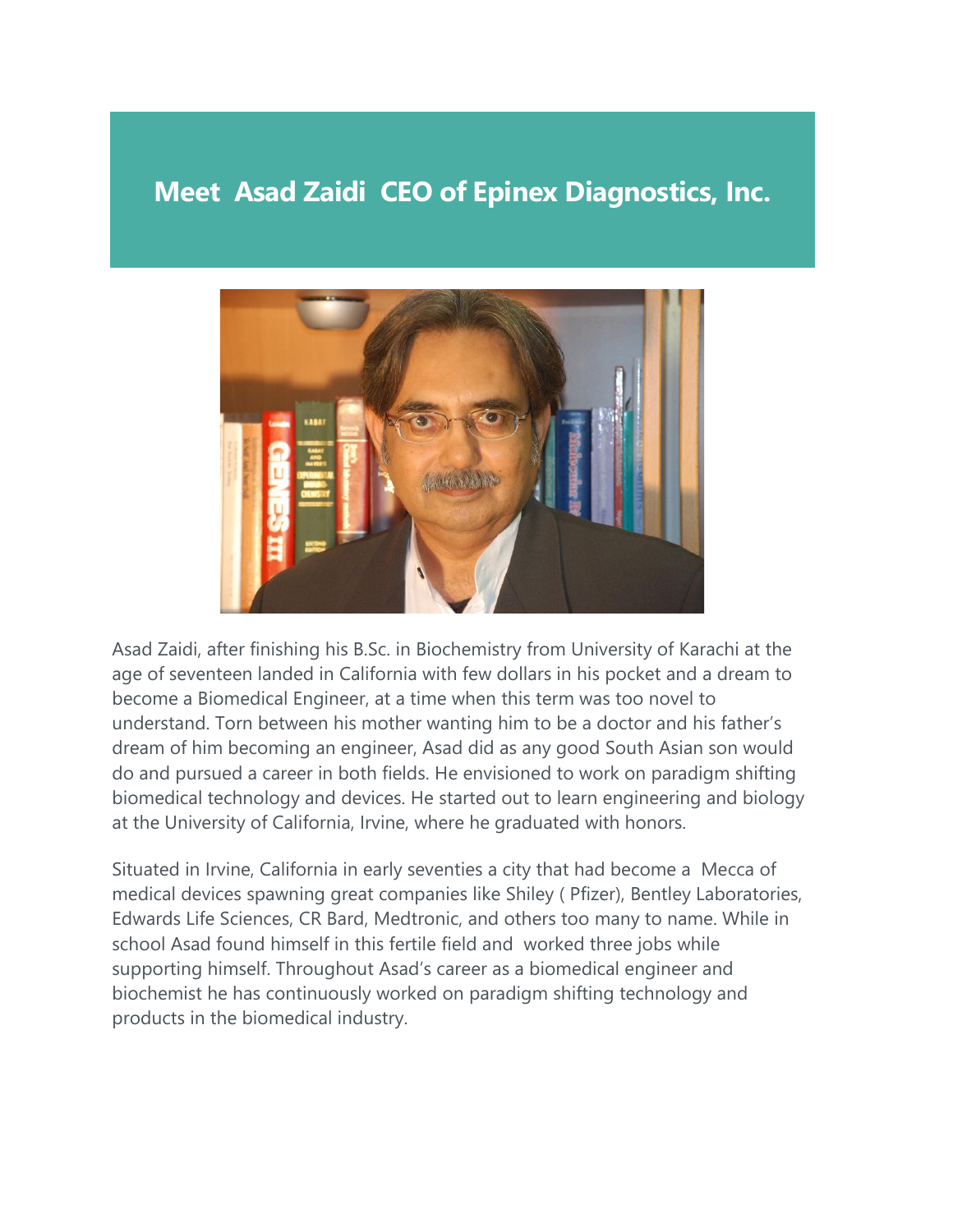*"Around the world there are efforts to advance medical products with electronics and artificial based intelligence, but we have large population who do not have access to proper diet, vitamins, antibiotics, self-diagnostics tests, or even potable water. We have to eliminate these disparities by utilizing the current technologies to make simple products on a large scale."*

*– Asad Zaidi*

Breaking a bone is never good, however, in those days what was even worse was having a plaster of Paris cast that sometimes weighed 20-50 pounds. One of Asad's early job at Solar Laboratories (later acquired by Merk) was to refine and test a polymer that can be laced on a simple bandage and cured by ultraviolet light. This was the advent of ' light cast' that eventually replaced plaster of Paris. When you see people walking around with neon color casts which is so light and porous that people can shower with it. Think about it, this is the technology that Asad once worked on.

Soon after he found himself working on artificial heart valves, he designed testing mechanism to evaluate mechanical and biological artificial heart valves. If you remember or have heard of that one of the first artificial heart recipient Dr. Barney Clark in 1982 was implanted with Jarvis -7 artificial heart, and this heart used the valves that Asad worked on.

An old medical practice was to use a vein from the leg to replace a coronary artery, but, what if the leg had no good veins for this type of procedure? Patients with failing hearts had limited and potentially unsuccessful options before Asad's contribution to one of the first artificial coronary arteries made of polymers. Asad's contributions include writing the first clinical protocols for implanting artificial coronary arteries. While working on artificial heart valves Asad transitioned to work on artificial lungs or oxygenators.

Before 1974 "Blue Babies" lack the ability to properly oxygenate their blood. These babies were certainly DOA or dead-on arrival. They could not survive because of undeveloped lungs. Asad helped develop one of the most successful artificial lungs or oxygenators used to keep the babies alive during surgery. Today, similar technology is in use to save the lives of COVID-19 patients.